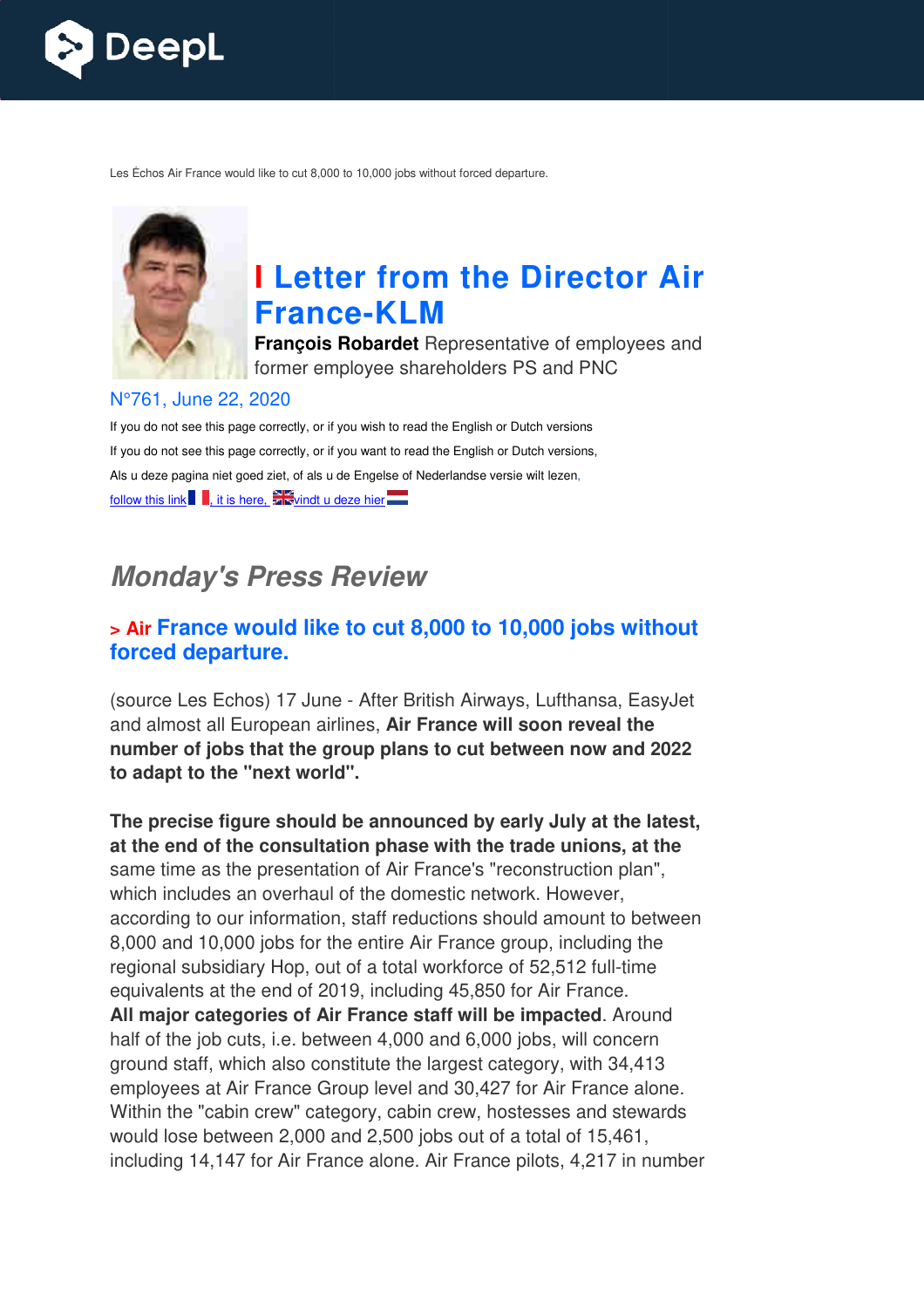at Air France, would see the departure of around 400 colleagues. All categories taken together, however, the group subsidiary most affected would be Hop, where nearly a thousand jobs would be threatened out of a total of 2,751 employees.

This 15% to 20% reduction in the Air France group's workforce, which corresponds to an expected fall in activity of 20% in 2021 and 10% in 2022 compared to 2019, would compare rather favourably with the figures announced by its main competitors.

Lufthansa has indicated that it intends to cut 22,000 jobs, i.e. almost 16 % of the group's workforce (which includes Swiss Austrian and Brussels Airlines), half of which will be in Germany. British Airways plans to cut 12,000 jobs, i.e. almost 30 % of its workforce, while at the same time requiring its employees to revise their employment contracts downwards. EasyJet also wants to cut 30% of its workforce, i.e. 4,500 jobs.

Above all, **Air France's staff reductions should be carried out mainly on a voluntary basis, through voluntary departures and accepted transfers, avoiding forced departures as far as possible. For pilots and cabin crew, Air France is planning to use a new tool: the "rupture conventionnelle collective"** (RCC), which enables employees who so wish to benefit from specific departure conditions negotiated within the framework of a collective agreement. This means a larger departure voucher.

**Negotiations are already under way with representatives of pilots and cabin crew,** which should lead to agreements between the end of June and the beginning of July, to be implemented this summer. As the calculation of the RCC allowance is based on seniority, the aim is to encourage the oldest seagoing personnel, who are also the highest paid, to take early retirement or retrain. This is to be done in the shortest possible period of time. In particular, all Airbus A380 captains whose aircraft are retired from service will be able to benefit.

**For ground staff, on the other hand, Air France has given preference to a more traditional tool, which has already proved its worth within the Group: the voluntary departure plan (**PDV).

Although slower to implement, it gives the company time to reorganize teams and working methods, which will be particularly necessary for the support functions. These various VDPs should be announced between the end of June and early July, for implementation until 2021. Provided that the government deems the copy acceptable and the unions sign.

**My comment:** It is always deplorable that information on projects in the pipeline leaks out to the press. The figures mentioned in this article have been contradicted by Air France.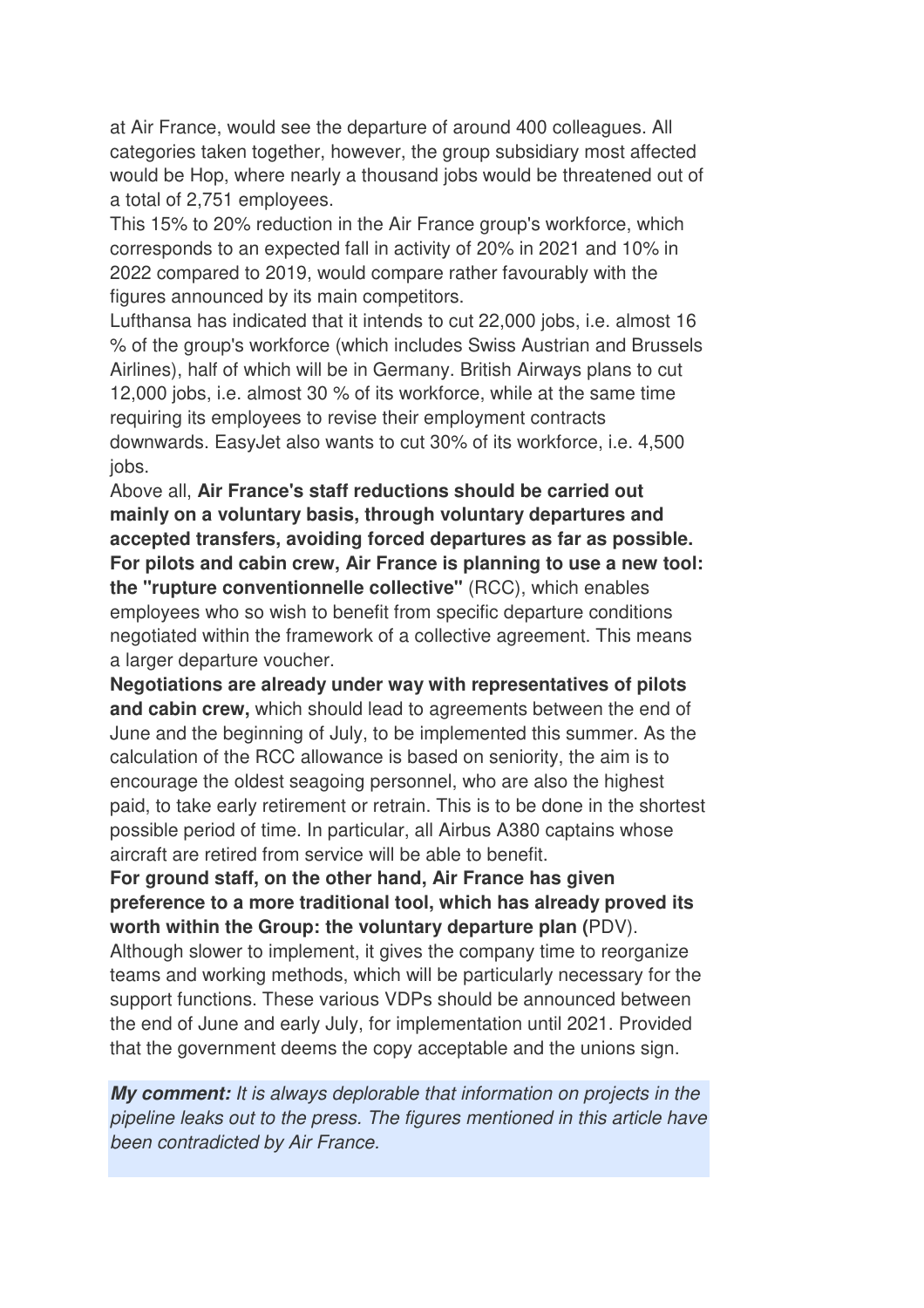This being the case, these leaks will at least have had the merit of clarifying the French Government's position: in return for the aid paid to the company, the French Government is asking that there should be no forced departures within the Air France group.

#### **> Lying Poker between Air France and the government**

(source Libération) 18 June - These members of the Air France-KLM board of directors with whom Libération was able to talk were rather annoyed. "It's absurd that we are so far out of the loop," said one of them. And for good reason, they say, they discovered the plan to cut 8,000 to 10,000 jobs in the press. But in a normal situation, a board of directors is supposed to be informed and then validate the major strategic orientations of a company.

Air France CEO Benjamin Smith seems to have chosen another option. The one that consists in letting a sufficiently high figure on job cuts leak out to test the government and the unions. The maneuver then consists of revising this figure downwards to give the impression that significant concessions have been made.

Clearly, the operation has worked for the time being. The **day after the flight from 8,000 to 10,000 job cuts at Air France, the Minister of the Economy stepped up to the plate and declared that there was "a red line not to cross", that of forced departures**. With a reminder in the background: the State is Air France's reference shareholder with 15% of the capital and supports a loan of seven billion euros. In order to make a good impression, the Ministry of the Economy says it has discovered this figure of 8,000 to 10,000 job cuts and finds it too high. This gently makes a member of the board of directors laugh: "How can Bercy hold this position when two government

ministers, including the Minister of the Economy, have had the right to a presentation of this plan to cut jobs".

This game of liar's poker could therefore end in a reduction of the 8,000 jobs cut, knowing that 2,000 of them (those concerning pilots and stewards) should be subject to a collective bargaining break. A negotiated procedure that therefore excludes the notion of forced departure that Bruno the Mayor wants to avoid.

The fact remains that the number of candidates for a voluntary departure plan could be much lower than what management wants. And for good reason, **over the last ten years, seven such plans have been launched and have resulted in the departure of 10,000 employees**. Furthermore, Air France management is bound by an agreement signed in 2019: "It stipulates that Air France cannot carry out forced departures", recalls François Cabrera, CFDT General Secretary of the Air France-KLM European Committee. (...)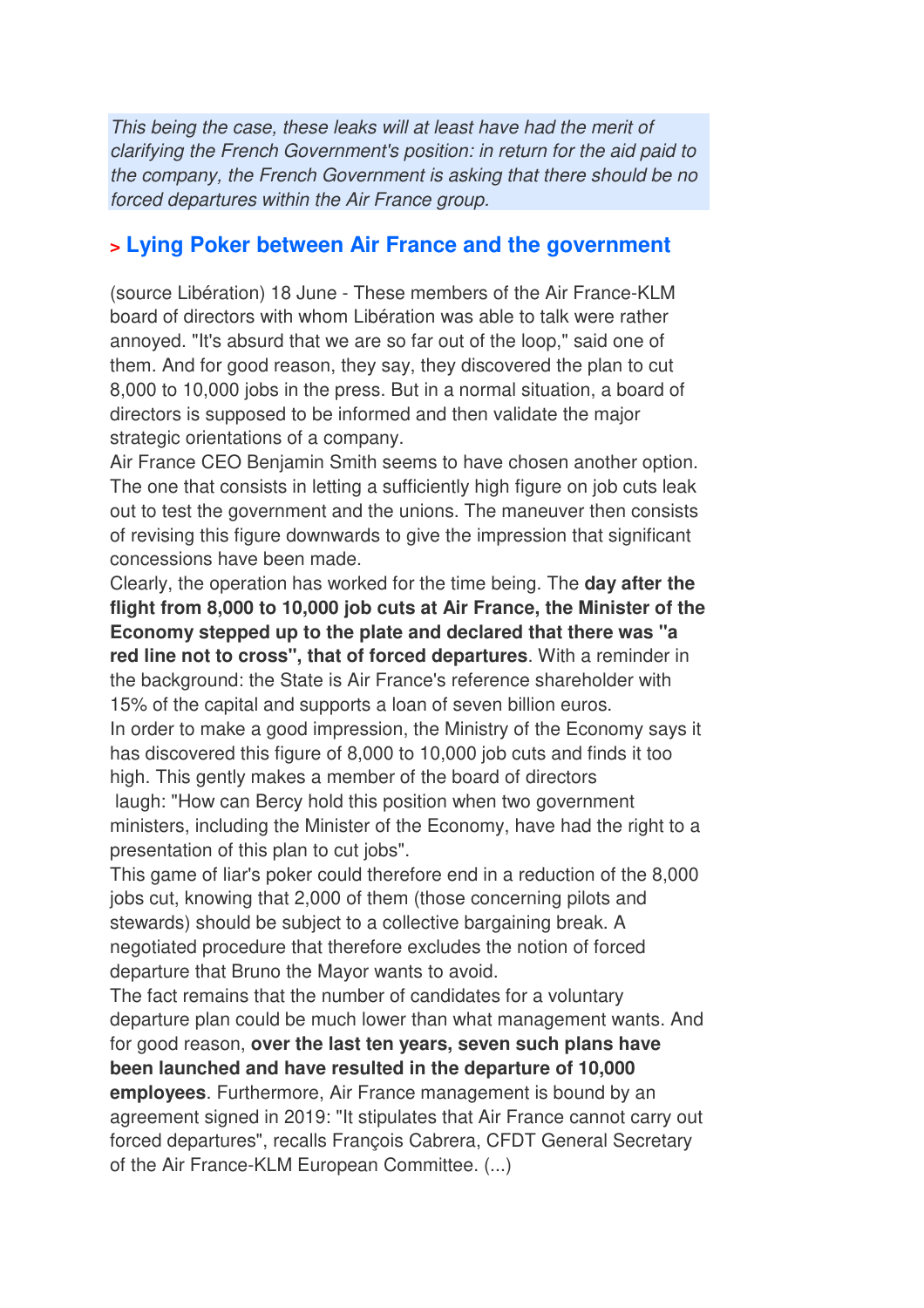**Moreover, in Europe and the rest of the world, Air France-KLM has 6,000 expatriates in its stopovers.** Staff reductions outside France will in fact make much less noise than those which might take place in France. (...)

**My comment:** When projects on the scale of the recovery plan (Vesta) are drawn up within a company such as Air France, various stakeholders must be informed or even consulted: employees, their representatives within the bodies (the Social and Economic Committees), the unions, the Board of Directors and the supervisory authorities.

It is always difficult to determine the order in which to address these different stakeholders, as each feels that they should be informed first.

One thing is certain: within each group, it is essential that all components be informed simultaneously. Over the last few days, some unions have felt that this common sense rule was not respected by Air France. They have reproached the company for giving the pilots' unions the first information.

Despite this, the vast majority of Air France's trade unions have agreed on a joint declaration, which is the subject of the article below.

#### **> Air France: 14 trade unions ask to be received by the government**

(source Le Figaro with AFP) 22 June - **Fourteen unions at the Air France airline published a joint letter on Monday in which they demand to be received by the government to preserve jobs "in the short and long term".** This open letter addressed to the Minister of Economy and the Secretary of State for Transport is signed by FO, the company's leading union, but also by Unsa Aérien, CFDT, CFE-CGC, CFTC, CGT, Sud-Aérien, the flight attendants' unions (SNGAF, UNPNC, SNPNC, Unac and Unsa-PNC) and the Spaf and Alter pilots' unions. The SNPL, the majority pilots' union at Air France, is not a signatory. "**We** (...) **want to share with you our concerns about the consequences of the health crisis that our country has just gone through" and "share with you the solutions that we feel are the most relevant to preserve our industrial tool and its jobs in the**  short and long term", write these union organizations. Faced with an air transport sector brought to a halt by the Covid-19 epidemic, the State granted Air France financial support of 7 billion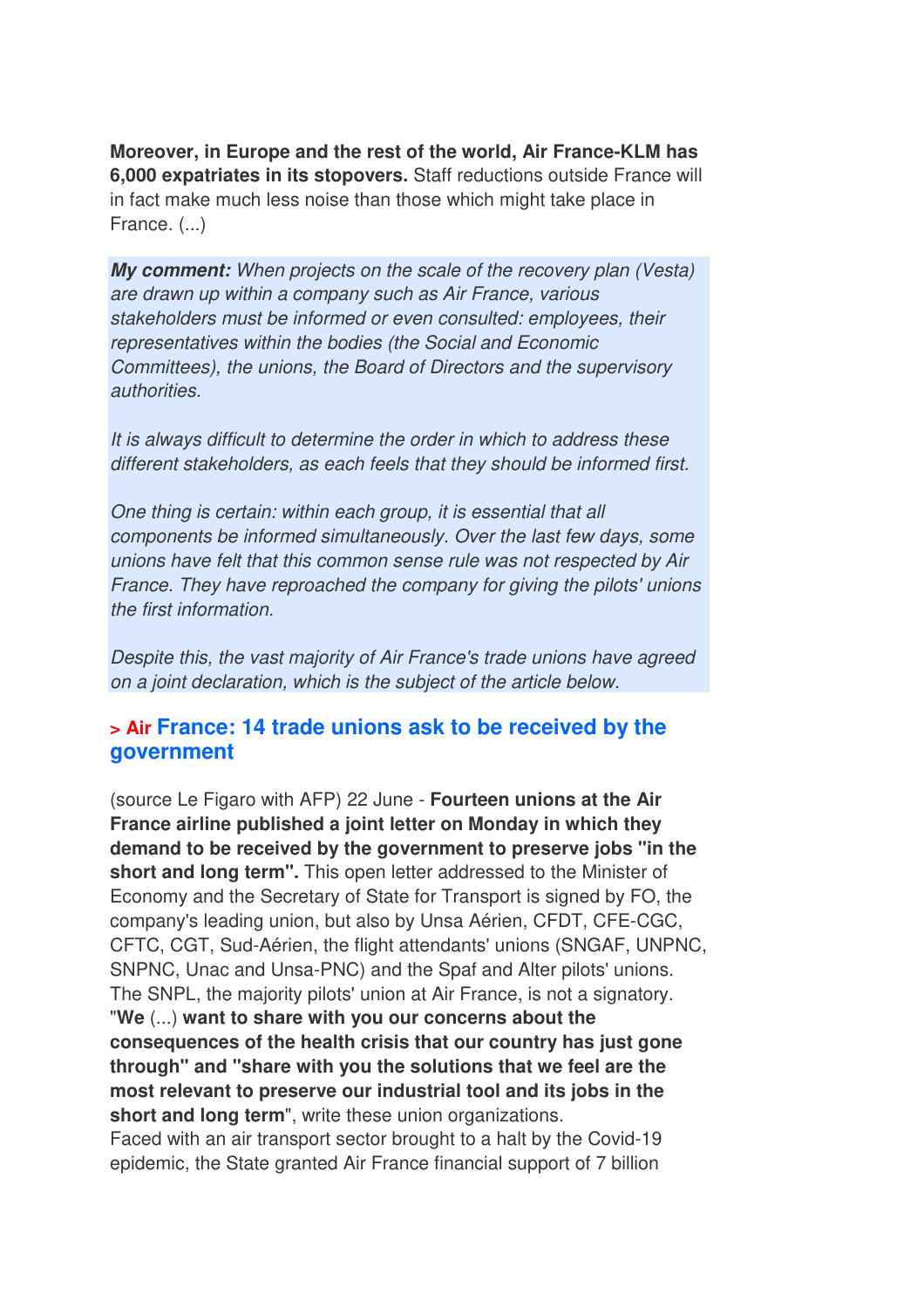euros, including 4 billion in bank loans 90% guaranteed by the State and 3 billion in direct loans. In return, the government asked the group to improve its profitability and environmental impact, and to begin a review of its network in France.

Air France's management will unveil the company's strategic orientations and its consequences on employment at an extraordinary meeting of the Central Social and Economic Committee on July 3. The unions expect several thousand jobs to be cut at the French airline and its regional subsidiary Hop!

**My comment:** I salute the Air France unions who, for once, have drafted this joint letter. Their request for a meeting with the government is legitimate and reasonable.

## **> Controle op besteding geld struikelblok bij redding KLM (Controlling expenditure is a stumbling block to saving KLM)**

(source FD nl, translated with Deepl) 18 June - The government's proposed support for KLM is made more difficult by the fact that Air France wants to maintain its influence over the Dutch airline. Finance Minister Wopke Hoekstra (CDA) demands that loans of up to 4 billion euros should only benefit KLM and therefore wants to control spending. The French want as few restrictions and conditions as possible because this is a rescue operation, a consequence of the containment because of the Covid-19.  $(...)$ 

**One of the scenarios is the enlargement of KLM's supervisory board from nine to eleven members**. The two additional seats would then have to be occupied by the Dutch, while the French would have to be content with a minority on the board. It is not clear whether these two additional supervisory directors would be appointed by the government. KLM is subject to the so-called 'two-tier board system', which stipulates that supervisory directors must serve the interests of the company they supervise, without charge or consultation of others. There is concern, however, that French supervisory directors - including Air France-KLM's chief executive, Ben Smith - are following "orders from Paris" in crucial decisions, according to one insider. **For Air France-KLM, there is a risk that in such a scenario, KLM's results would no longer be consolidated within the group. This is unacceptable for the French**. **An alternative**, according to Steven Schuit, a retired corporate lawyer, **is to agree that the recovery plan will be broken down into several phases and that at each phase the government will give its approval before the money is made available**. To this end, you could appoint an experienced administrator, banker or lawyer who, on behalf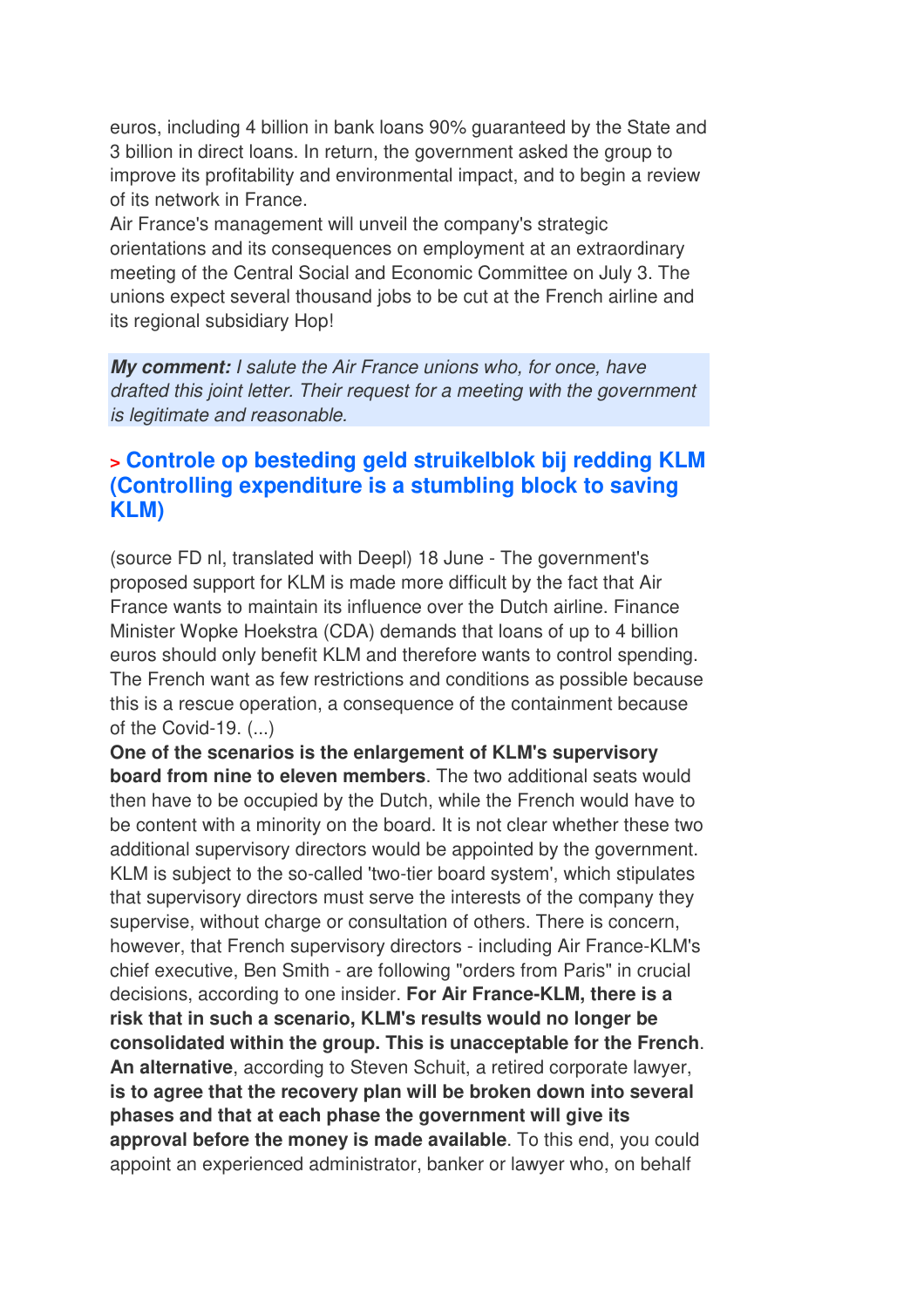of the government, would watch over the destination of the money like a watchdog.

Mr. Schuit, who now teaches corporate governance at Nyenrode, talks about a complex issue. From a political point of view, I understand Hoekstra's wish. **But it is difficult to achieve. KLM and Air France jointly lease aircraft, buy kerosene together and share operating costs much more. So how do** you keep **the investment strictly separate from the operating costs,** because that's what you're talking about? It's not easy, and for Air France, it's also difficult to accept as an owner. They bought KLM at the time.

 According to him, **the discussions mainly reflect the lack of trust between KLM and Air France and between the Netherlands and France.** In Amstelveen, it was not forgotten how the French initially wanted to transfer money from KLM to the group and, a few years later, questioned the position of KLM's CEO, Pieter Elbers. The French government, for its part, was unpleasantly surprised when Minister Hoekstra bought a stake in the Franco-Dutch air combination in the spring of 2019 for EUR 744 million, in the greatest secrecy, almost the same size as the French state. (...)

**The cabinet cannot postpone a final agreement on the promised support much longer**. For KLM, the fund is in sight. Even now that a few more flights are being operated, revenues are at a "much lower level", KLM chairman Pieter Elbers told his staff in a video message earlier this month. He expressed the hope that negotiations with the banks and the government could be concluded quickly. The European Commission and the lower house of parliament are also looking critically. **The Assembly will be in recess at the end of June. The approval of a support operation by the House of Representatives must take place before** (...).

**My comment:** Paradoxically, while for years the Dutch State seemed to be quicker to defend the interests of its national company than the French State, its support for KLM has been slow to materialise.

#### **> Lufthansa: heavy quarterly loss**

(source Boursier com) 3 June - **Lufthansa saw its results deteriorate sharply in the first quarter with a net loss of 2.1 billion euros, due to the** Covid-19 pandemic. Operating income was negative at EUR 1.2 billion and revenues fell by 18% to EUR 6.4 billion. While the second quarter is shaping up to be just as complicated (traffic on the group's companies fell by 98.1% in April), management warns that it will have to launch a drastic restructuring to deal with a situation that has never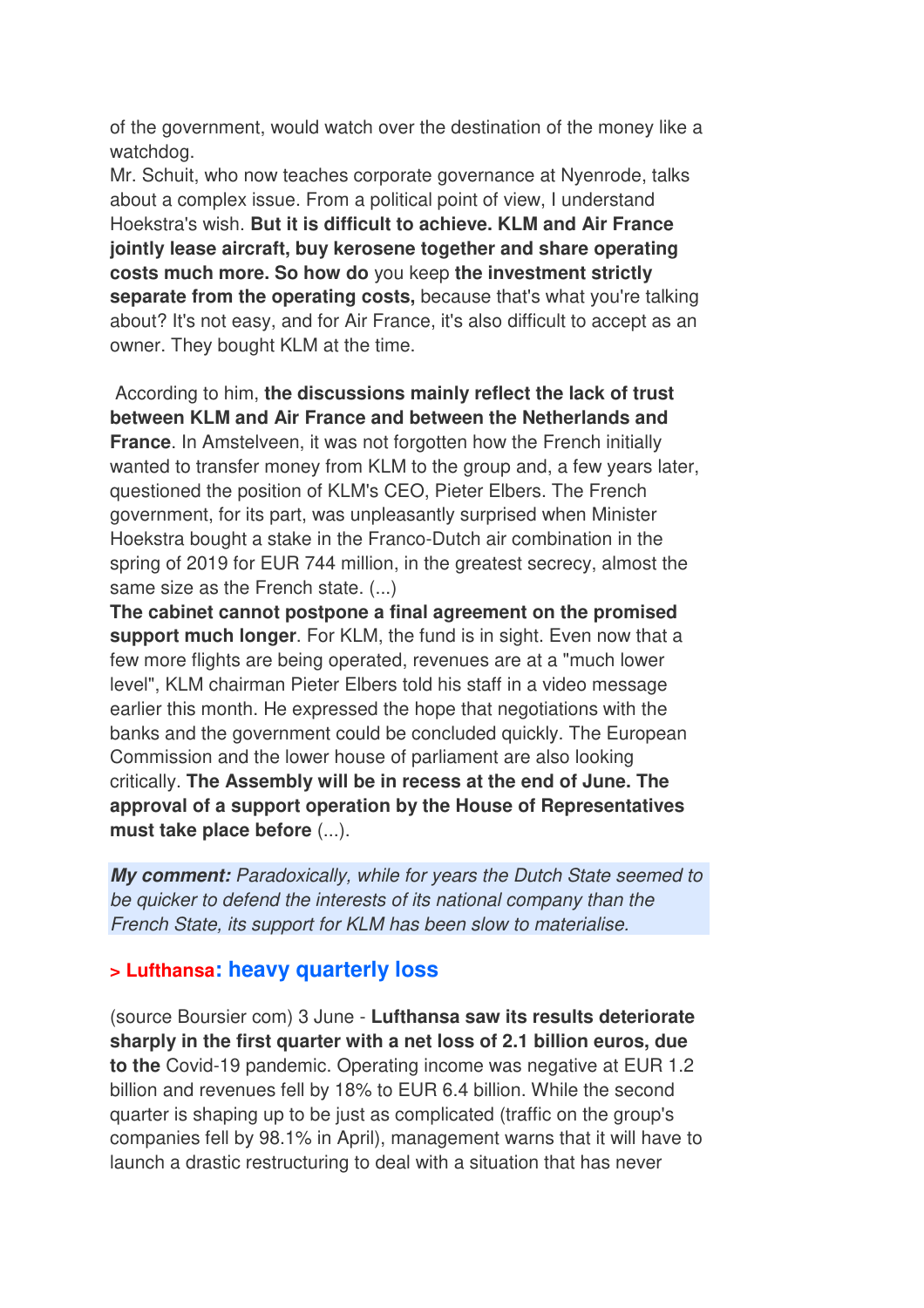been seen before. (...)

**My comment:** The Lufthansa Group's net income for the first quarter is in the same order of magnitude as that of its main European competitors : -1.68 billion euros for the IAG group, -1.8 billion euros for the Air France-KLM group.

#### **> Lufthansa: decisive week**

(source Boursier com) June 22 - **Lufthansa was thought to be out of the woods**. After weeks of negotiations, the German company had finally found common ground with the German government on a 9 billion euro rescue plan. **This was not the case.** While the shareholders are due to approve the aid plan at a general meeting scheduled for Thursday 25 June, the first of them is threatening to derail the deal. **Billionaire Heinz-Hermann Thiele, who owns 15.5% of the carrier, is** due to meet Lufthansa CEO Carsten Spohr and two ministers from the Merkel government later today to discuss the situation. Germany's third fortune **expressed its dissatisfaction with the rescue package, saying the state will come out a winner, while its stake will be diluted and its influence limited**. According to the agreement between the company and Berlin, the government will have a direct 20% stake in Lufthansa's capital, as well as two seats on the supervisory board. Berlin is unlikely to give up any ground before Thursday's crucial vote, while the government has deemed any other scenario unacceptable or impossible to achieve in time to meet Lufthansa's liquidity needs. Indeed, Korbinian Wagner, a spokesman for the German Economics Ministry, said on Sunday that the government had "presented a good and balanced offer to which the supervisory board agreed". Like all its competitors, the group is not spared by the unprecedented crisis that is shaking the airline sector (...). It is negotiating an agreement with the unions that would enable it to cut nearly 25,000 jobs.

**My comment:** Heinz Hermann Thiele, Lufthansa's largest shareholder, recently acquired a stake in the company. In January 2020, he acquired 5.29%, before increasing to 10.01% in March and then to 15.5%. The other shareholders all hold less than 5% of the shares.

In expressing reservations about the future rise of the German state in Lufthansa's capital, he echoed the criticism voiced last month by Lufthansa's CEO Carsten Spohr when the support plan was announced.

**> IAG : LEVEL Europe will no longer fly.**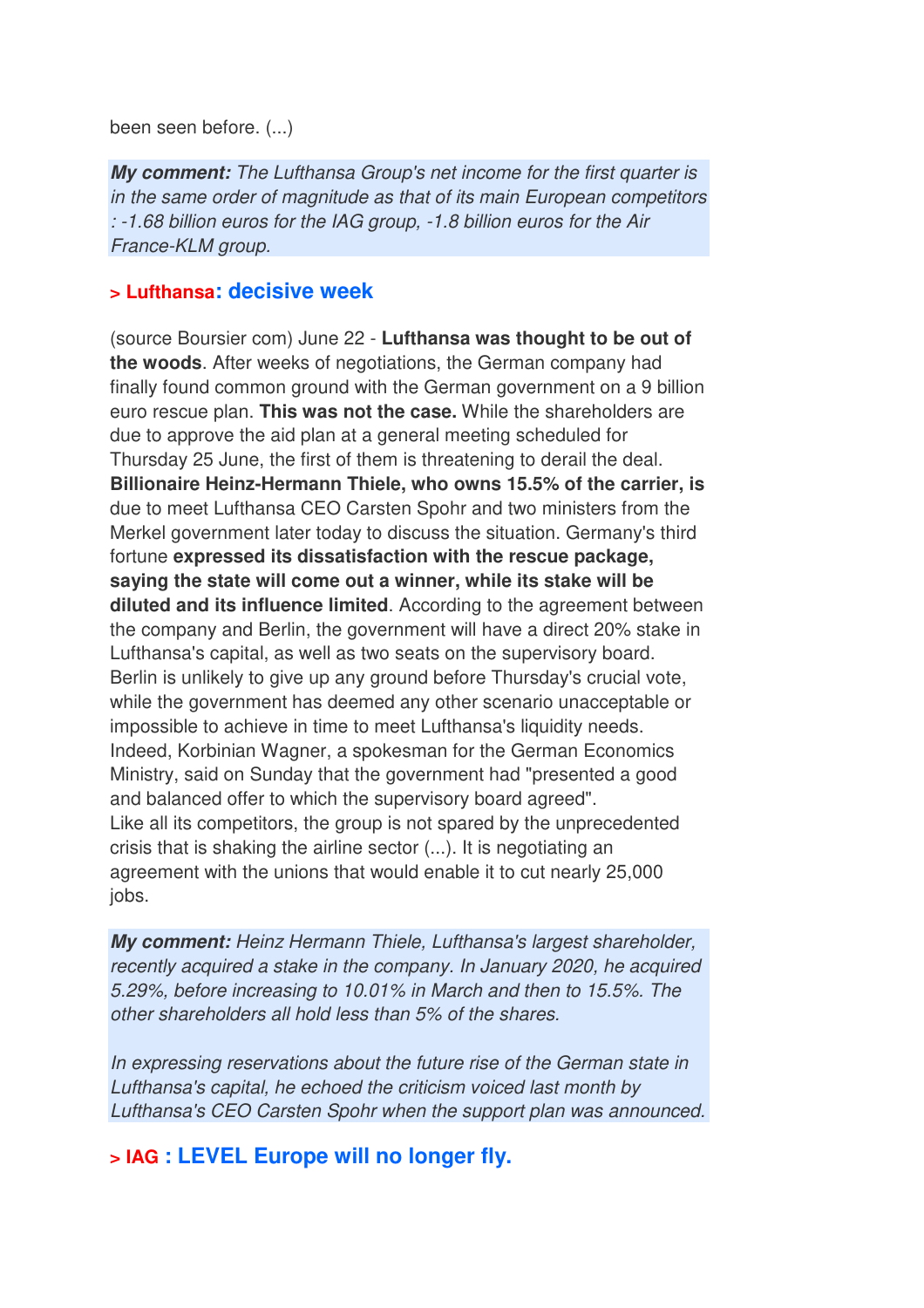(source Boursier com ) 18 June - New victim in European skies. **LEVEL Europe, a small Austrian company within the IAG group, has declared bankruptcy.** While all flights have been grounded since March because of the pandemic, the company announced that it has ceased its activities with immediate effect. LEVEL Europe "is not in a position to organise alternative flights for passengers".

**LEVEL Europe, which operated six short-haul aircraft, is not related to Level, also owned by the parent company of British Airways and Iberia, but specialises in long-haul**. Approximately 240 employees, 200 in Vienna and 40 in Amsterdam, are unemployed.

#### **> Qatar Airways will not receive any aircraft in 2020 and 2021.**

(source Boursier com) 19 June - **Qatar Airways is** also reviewing its ambitions. The Doha-based airline will **not take delivery of any new aircraft, either Boeing or Airbus, in 2020 and 2021,** its managing director told Sky News.

"Many (deliveries) will be postponed. We have already informed both Boeing and Airbus that we will not take delivery of any aircraft this year and next year.... **All other aircraft that we had ordered and that were supposed to be delivered to us in the next two or three years will now be postponed for up to eight to ten years,**" said Akbar Al-Baker. The executive also said that Qatar Airways will continue to support IAG after increasing its stake in the airline group in February. "This is a strategic investment. We will continue to be an investor in IAG. If necessary, yes, we will inject equity into IAG". Rumours of a capital increase by the parent company of British Airways and Iberia have been circulating in the trading rooms for the past few days.

**My comment:** I had omitted to mention that in February 2020, Qatar Airways had increased its stake in IAG to 25.1% from 21.4% previously.

This increase in shareholding was achieved through the purchase of shares for an amount of €560 million.

### **> Airbus will take "difficult", "bitter", "but necessary" decisions to protect its future" (Guillaume Faury, CEO)**

(source La Tribune) 20 June - (...) In a letter addressed to the employees that La Tribune obtained, **Guillaume Faury explains that an adaptation plan will soon be announced by the end of July to enable Airbus to get through a crisis that promises to be long and deep.**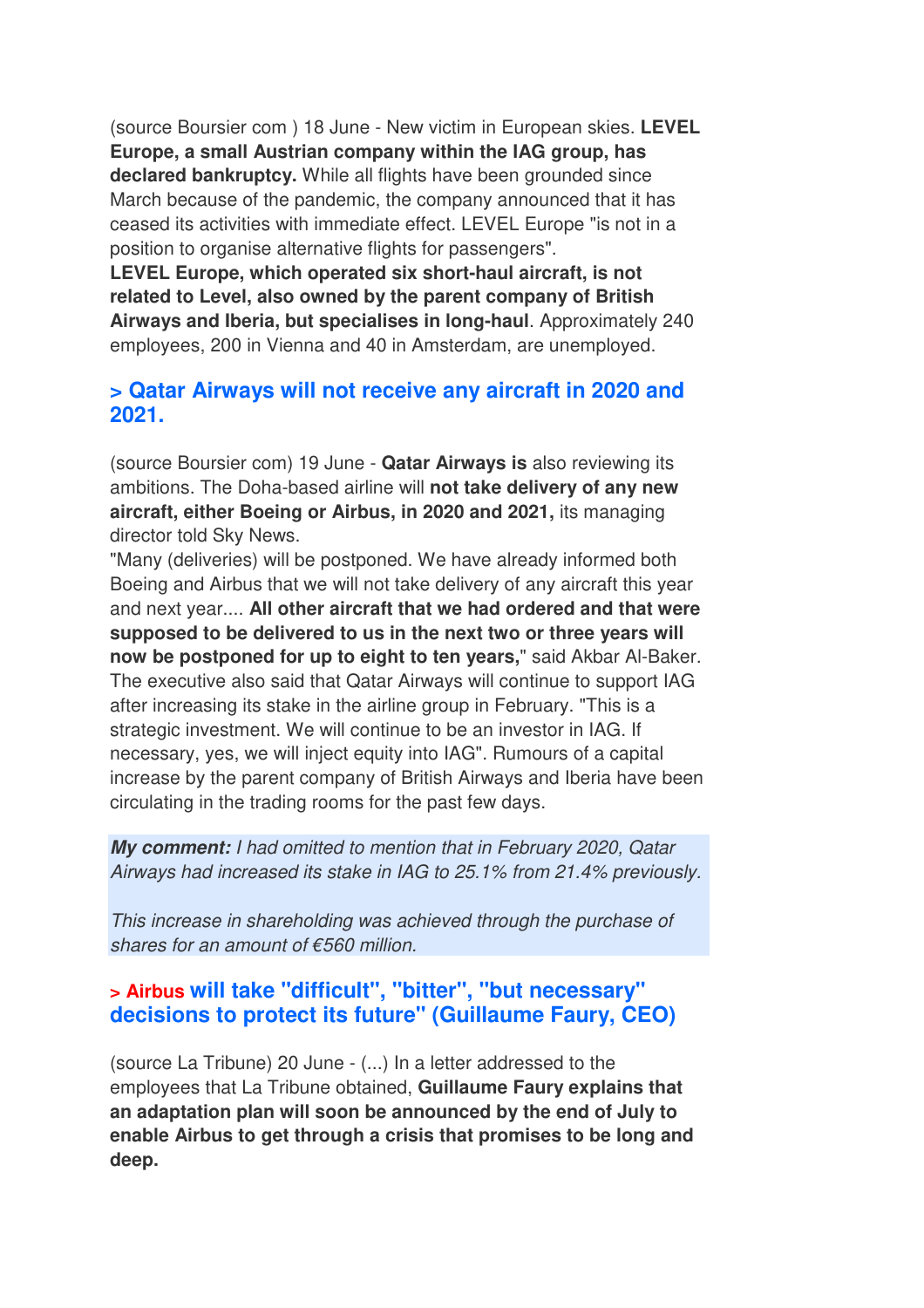"The crisis in the aviation sector will be long and of such magnitude that it requires us to take greater measures at Airbus. We have, I recall, lost more than a third of our commercial aviation business, and our costs continue to far exceed our revenues. This is not sustainable. Our workload plan has also become structurally much lower than our headcount. To put it simply: we still have to take steps to restore our industrial and financial equilibrium," he writes (...).

While air transport is starting up again after more than two months of almost complete shutdown, Guillaume Faury has a much more precise vision of the market than he had a few weeks ago.

"Based on the **latest market studies, we believe that it will take until 2023 at best, or even 2025, to see air traffic return to its 2019 level**. The recovery should initially concern single-aisle aircraft, as demand for wide-body aircraft is likely to remain weak for longer due to the structure of this market segment and the lasting impact of the health crisis on long-haul international travel," he argues (...).

"We are determined to preserve as far as possible the company's knowhow, which is the valuable result of decades of careful development (...). "We

 have some difficult decisions ahead of us (...) "**We will do our utmost to ensure that these decisions are made in the best interests of Airbus, and with consideration for all the people who depend on it, starting with the employees.** They will aim to limit as far as reasonably possible the short-term impacts of the crisis - particularly on employment - while taking great care not to jeopardize the very future of Airbus (...) The fate of thousands of other companies and hundreds of thousands of families depends on us. The prosperity of many communities around the world depends on our own resilience. There are almost 140,000 of us working together around the world. Airbus cannot afford to risk failure".

**My comment:** Airbus' forecasts for the recovery are in line with those of the airlines. It will take three to four years to return to the 2019 level of activity.

#### **> Environment: Elisabeth Borne in favour of a floor price for air tickets**

(source Air Journal) 21 June - **Elisabeth Borne,** Minister for Ecological and Solidarity Transition, **is seduced by the example of Austria, which has decided to ban the sale of airline tickets at less than 40 euros** to combat dumping by low-cost airlines.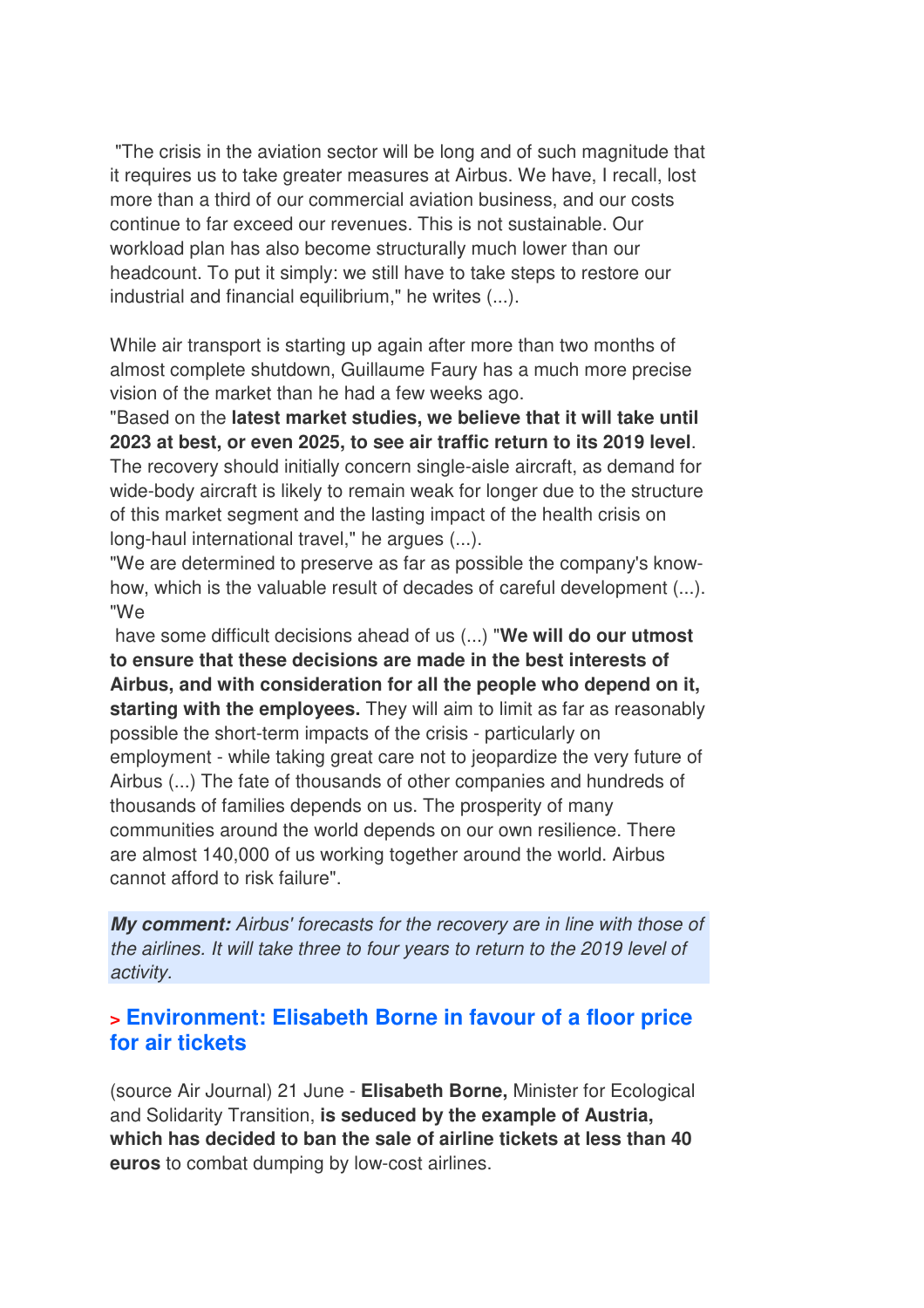"I think it's quite shocking to make people believe that making a Paris-Marrakesh or a Paris-Prague costs 15 euros. It costs much more than that to the planet," the minister said Friday at the microphone of France Inter. **According to the French minister, the "climate emergency" requires such a measure to limit air traffic and reduce CO2 emissions from aircraft**. In fact, a floor price allows above all to preserve traditional companies (Air France therefore in France) from competition from low-cost airlines (easyJet, Ryanair, Vueling, etc.) which regularly charge call prices, sometimes less than 10 euros, to attract a large clientele (...).

**My comment:** I've been campaigning for several months for a binding measure on the price of plane tickets.

Last September, I wanted to check the reality of an offer at 9 euros for a flight between two French cities. I obtained a ticket whose price was detailed as follows:

**price excluding taxes -19.86€.**  taxes 28,61€ file fees 0,25€

Total 9,00€.

This negative tax-free rate is inadmissible for me.

#### **> The abolition of domestic airlines in France will affect all airlines in France.**

(source Libération) June 22 - "**We are going to ask for** environmental conditions as **part of the Air France rescue plan.** Among these conditions is **that Air France should withdraw from routes, notably to Orly, for which there is a rail alternative at less than two and a half hours,**" Secretary of State for Transport Jean-Baptiste Djebbari said this morning on RTL.

**He also announces that low-cost operators will join this approach**. "We will take a decree for environmental reasons, compatible with European law, so that there will be no distortion of competition. (...) The lines will be withdrawn in consultation with the regions," he says.

**My comment:** This government decision, linked to the ban on Air France operating certain routes to Orly, was eagerly awaited.

But what about the 50% reduction in CO2 emissions imposed on Air France? Logically, this reduction should apply to all airlines operating in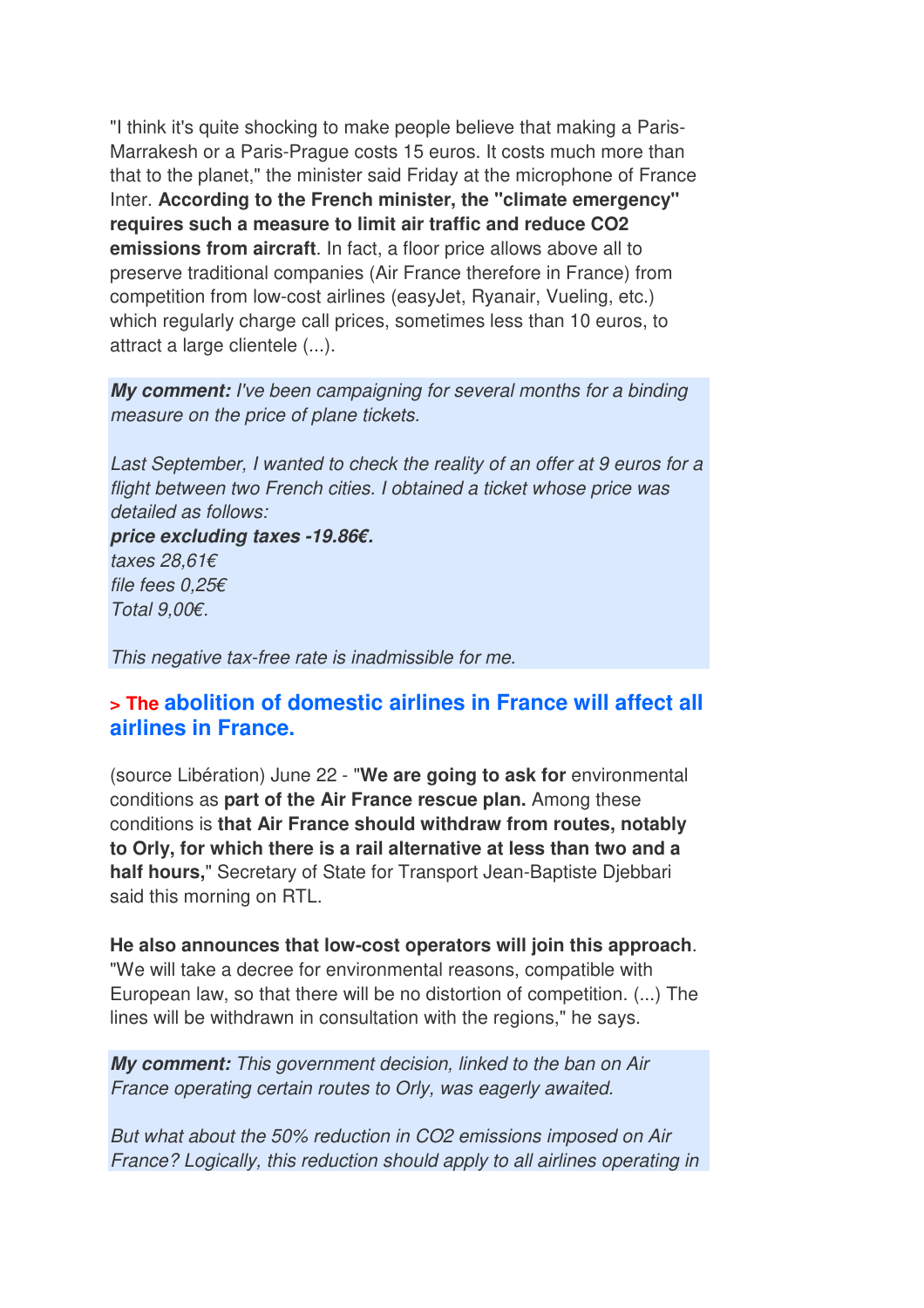## **End of press review**

#### **> My comment on the evolution of the Air France-KLM share price**

**The Air France-KLM share** closed **at 4.356 euros on** Monday 22 June. **It is down sharply by -6.96%** over one week. At the start of the coronavirus epidemic, the Air France-KLM share was at 9.93 euros.

**The average (the consensus) of analysts for the AF-KLM share is 4.59 euros**. Many analysts lowered their price forecasts at the beginning of the health crisis. You can find on my blog the details of the analysts' consensus.

**The barrel of Brent crude oil** (North Sea) **is down slightly from \$1 to \$40.** Announcements of the start of deconfinement give the signal for a resumption of industrial activity. At the beginning of the coronavirus epidemic, it was at \$69. Production is still higher than (low) demand.

#### **This indicative information in no way constitutes an invitation to sell or a solicitation to buy Air France-KLM shares.**

You can react to this press review or provide me with any information or thoughts that will enable me to better carry out my duties as a director of the Air France-KLM Group.

### **You can ask me, by return, any question relating to the Air France-KLM group or employee shareholding...**

I'll see you soon.

To find the latest press reviews of Monday, it's here

#### **If you like this press review, pass it around.**

New readers will be able to receive it by giving me the email address of their choice.